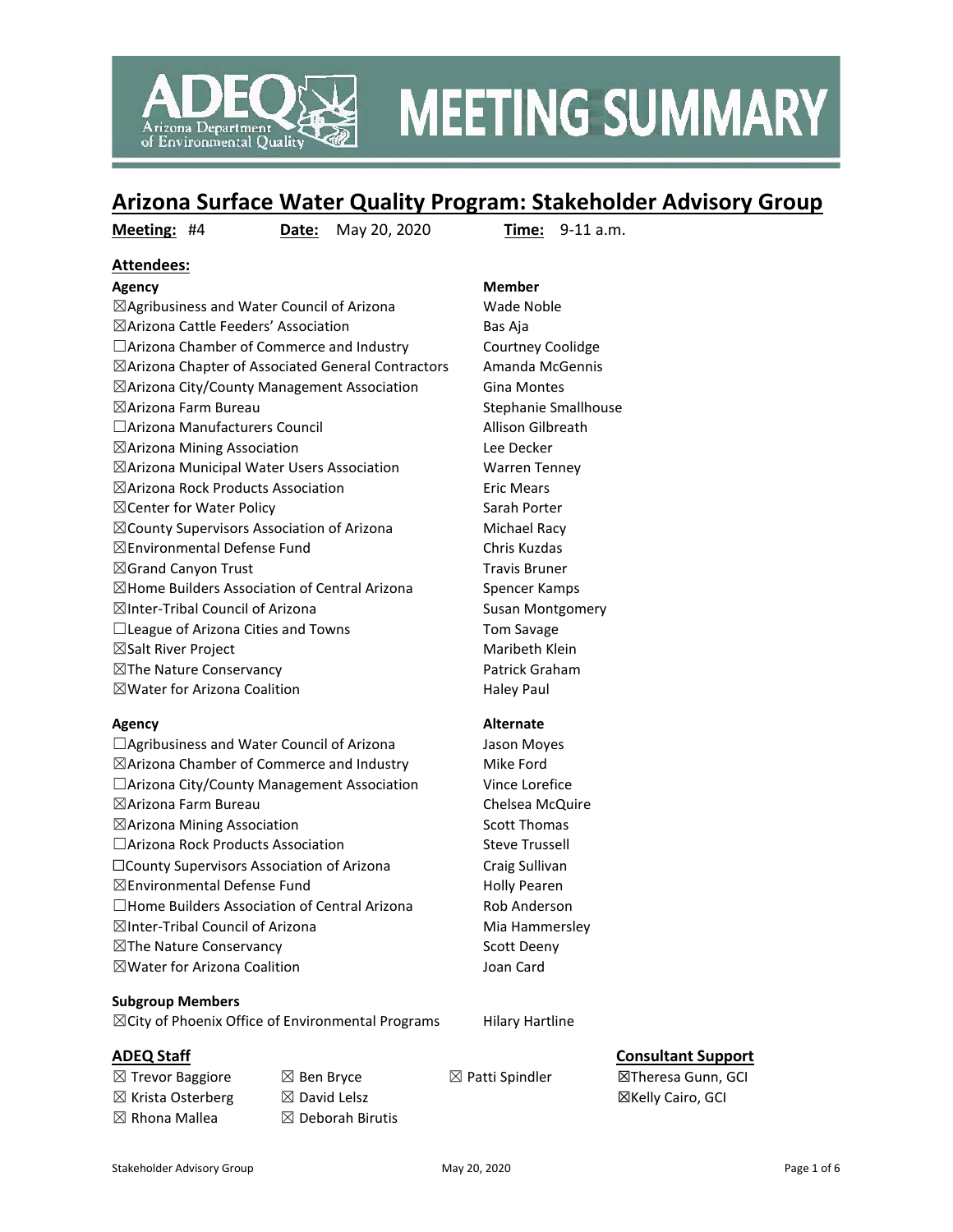

# **MEETING SUMMARY**

#### **Introductions**

Trevor Baggiore, Director ADEQ Water Quality Division, welcomed attendees. Two new organizations have joined the SAG, the League of Arizona Cities and Towns and Arizona Municipal Water Users Association.

#### **Review Agenda**

Trevor reviewed the agenda and meeting housekeeping topics. Highlights are listed below.

- SAG members that speak to the media should note that they are speaking for themselves, not the advisory group
- WOTUS Litigation Update
	- o Seven lawsuits filed in federal district court and are awaiting answer by federal government – four cases challenge rule as too narrow, three as too broad and claim the definition is unconstitutionally vague
	- $\circ$  Plaintiff states and cities in California v. EPA (18 states and two cities) have indicated they will seek a stay
- Action items update
	- o Resent the link regarding the goals/principles survey, four additional responses received
	- o ADEQ and USACE permit timeline information to be sent after this meeting in preparation for meeting on permitting next week
	- o Polled members regarding meeting time change, unable to change
	- o Working on a solution regarding recording presentations or providing additional speaker notes
	- o Shared report on intermittent waters
	- o Working internally on scheduling options for standards kaizen
- Reminders
	- $\circ$  We want you to discuss openly and freely requested avoiding SILENT disagreement
	- o You are not speaking on behalf of your organization
	- o Use the raised hand feature in Zoom

#### **Use Base Approach vs. Flow Regime**

Trevor said that ADEQ's intent is to create a program based on water use and impacts to that use rather utilizing flow regime and water body definitions. The trigger for regulation would be impacts to the use. He asked for thoughts and concerns regarding this type of program.

Member Questions/Discussion:

- Concern about cumulative impacts versus a singular impact
	- $\circ$  Trevor noted this will be an important discussion point, likely at the next SAG meeting.
- Are the actions of this group to fill a void left by the shrinking of WOTUS?
	- $\circ$  Trevor said that the next milestone is to create a program outline, which will be presented to state leadership for statutory authority
- Concerned that a use-based process will mean everything is regulated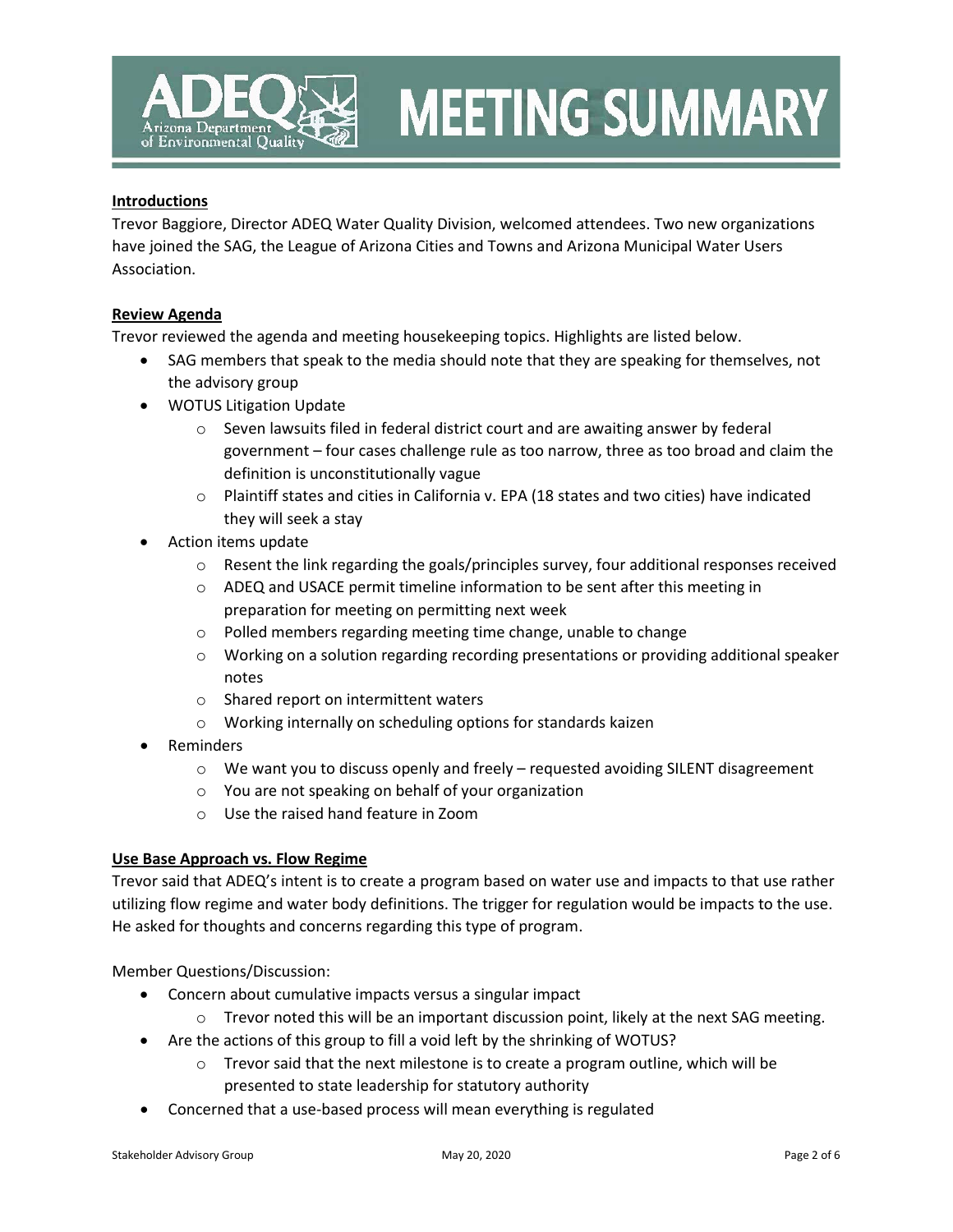- A regulatory program should protect waters that are clearly identifiable to be protected that clearly have some type of threat
- How does a program based on uses apply to a specific water? What is the advantage of looking at uses when we don't know how it applies to a program we are already very familiar with?
- How will storm water moving to a water body used for drinking water or livestock watering be addressed?
- Concerned that a very broad group of waters that would fall under this program
	- $\circ$  Trevor noted that the intent would be to create a process for assigning uses
- Concerned there is a potential for uses to be applied to WOTUS, and that there may now be multiple definitions with an associated host of issues
- Will uses mean existing uses? Potential uses?
- Ephemerals should be exempt from a state program, also a question of tributaries
	- $\circ$  Trevor said that the desire is to have a process for assigning those uses. Agree that there is more work to be done
- Complexity does not go away, since uses differ along various segments
- Believe many of these comments will mesh with the ADEQ approach. Focusing on threats makes sense and works with a use-based program. If a use is threatened, the water is threatened.
- Want to be careful about excluding categories of waters, such as ephemerals, since waters are connected. Industrial discharge could be an issue
- Will be important to designate uses appropriately
- Managed systems versus unmanaged systems will be an issue, i.e. water pumped through NPDES permits allow for different controls on the system
- Don't agree that ephemerals should be excluded

### **SAG Subgroup Report Out**

Ben Bryce, ADEQ Legal Specialist, reported on the water uses subgroup. The subgroup was presented with four questions:

- 1. Should the list of proposed uses be refined to eliminate overlapping categories or to be clearer? If so, which of these should be combined? Should any uses be added?
- 2. Is there consensus within the subgroup that a state program should protect any of the proposed uses? Which uses? Why does the subgroup feel these proposed uses should be protected?
- 3. Do the members of the subgroup disagree about whether any proposed uses should be protected under the state program? Which proposed uses? What are the arguments for and against?
- 4. What uses, if any, should apply to artificially created waters? Do those change if a water is located on entirely private land/intended for private use? Provide examples of when certain uses should/should not apply.

Ben said that there was general consensus among the subgroup that uses to be protected should include:

- Drinking Water
- Aquatic & Wildlife
- Full Body Contact
- Partial Body Contact
- Fish Consumption
- **Irrigation**
- Livestock Watering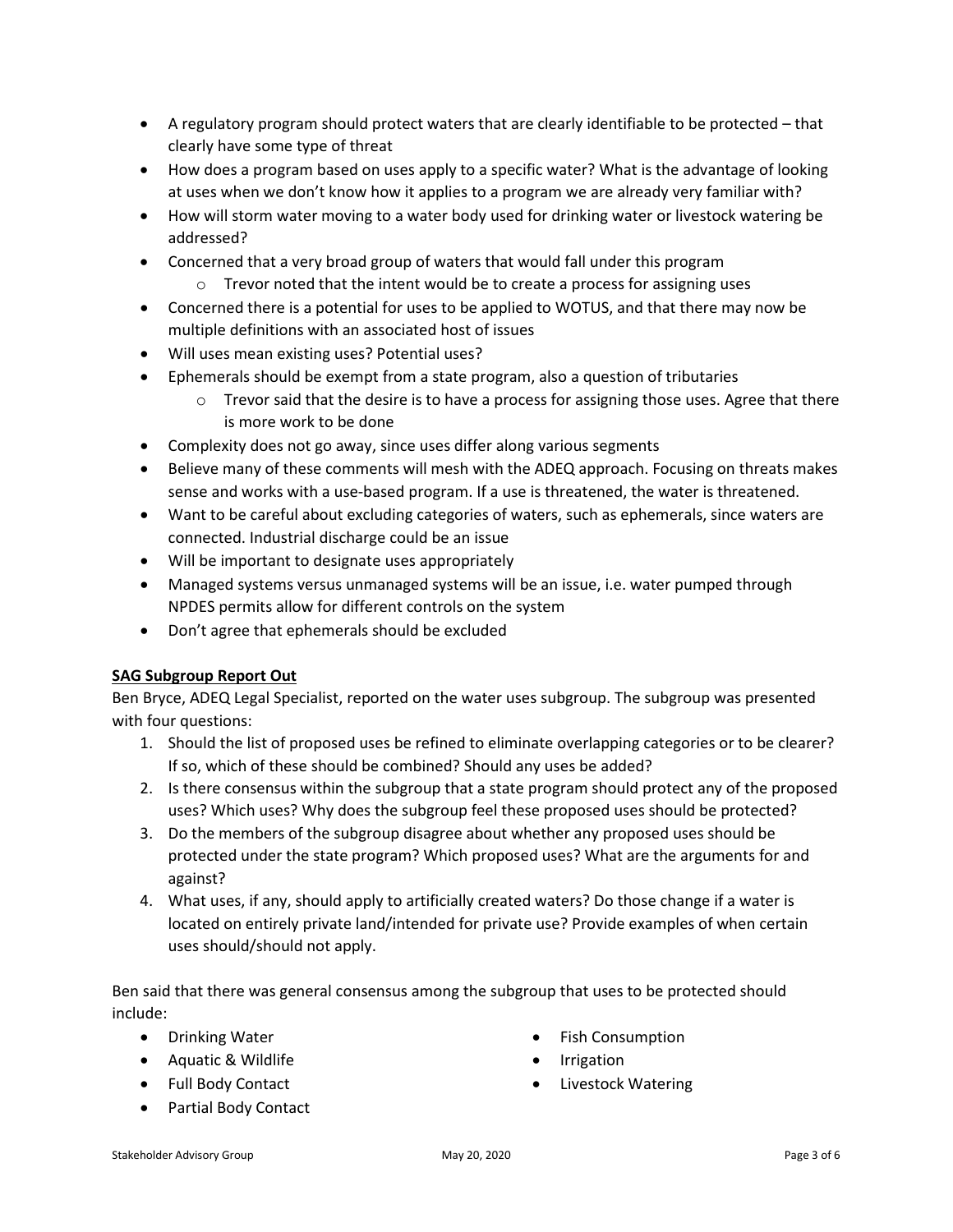

# **MEETING SUMMARY**

Ben said these proposed uses and the uses that currently apply to navigable waters are very similar. He asked for concerns with these uses.

Member Questions/Discussion:

- What about flood control and flood mitigation? For example, a channel was built in Flagstaff to collect runoff. Don't know how we want to protect that water use
- Concerned that we are moving toward land use regulation if a flood mitigation use was added, and would oppose doing so
- There may be particular cultural protections needed, as well as special locations that need additional protection

Ben noted areas where the group did not reach consensus:

- Riparian habitat
- Cultural and historic resources
- Aesthetics

Member Questions/Discussion:

- Most areas where the subgroup was able to reach consensus aligned with the CWA uses
- In many cases, cultural and historic concerns will be covered, but in some instances they need additional consideration which should occur through tribal consultations
- Cultural uses will be specific to each tribe. The same way experts will help determine for standards for an irrigation use, tribes are the experts to determine standards for cultural uses
- Cultural and historic uses might also include protection of a species, such as the bald eagle, or ceremonial uses
- Agree that riparian, cultural and aesthetic uses are generally covered by the other uses. Important to keep the focus on the designated uses, with an eye to looking for exceptions and additions, such as a specific riparian habitat not covered by general aquatic and wildlife uses
- Smart to begin with list of designated uses, with the caveat that we can also consider changes
- Concerned tribal consultation might occur late in the process, needs to occur up front
- Concerned that "cultural and historic" might be a vague term and therefore used to encompass all dams, for example
- Aquatic and wildlife includes many subgroups. Is water body/water use appropriately defined? Waters are change based on current conditions

Trevor noted that there is an open invitation to all tribes regarding consultation and asked for input on when to consult with Tribes.

#### **Artificial Waters**

Krista Osterberg, ADEQ Water Quality Division, said that this topic was discussed during the Uses Subgroup meeting. She asked the SAG to consider:

• What uses, if any, should apply to artificially created waters?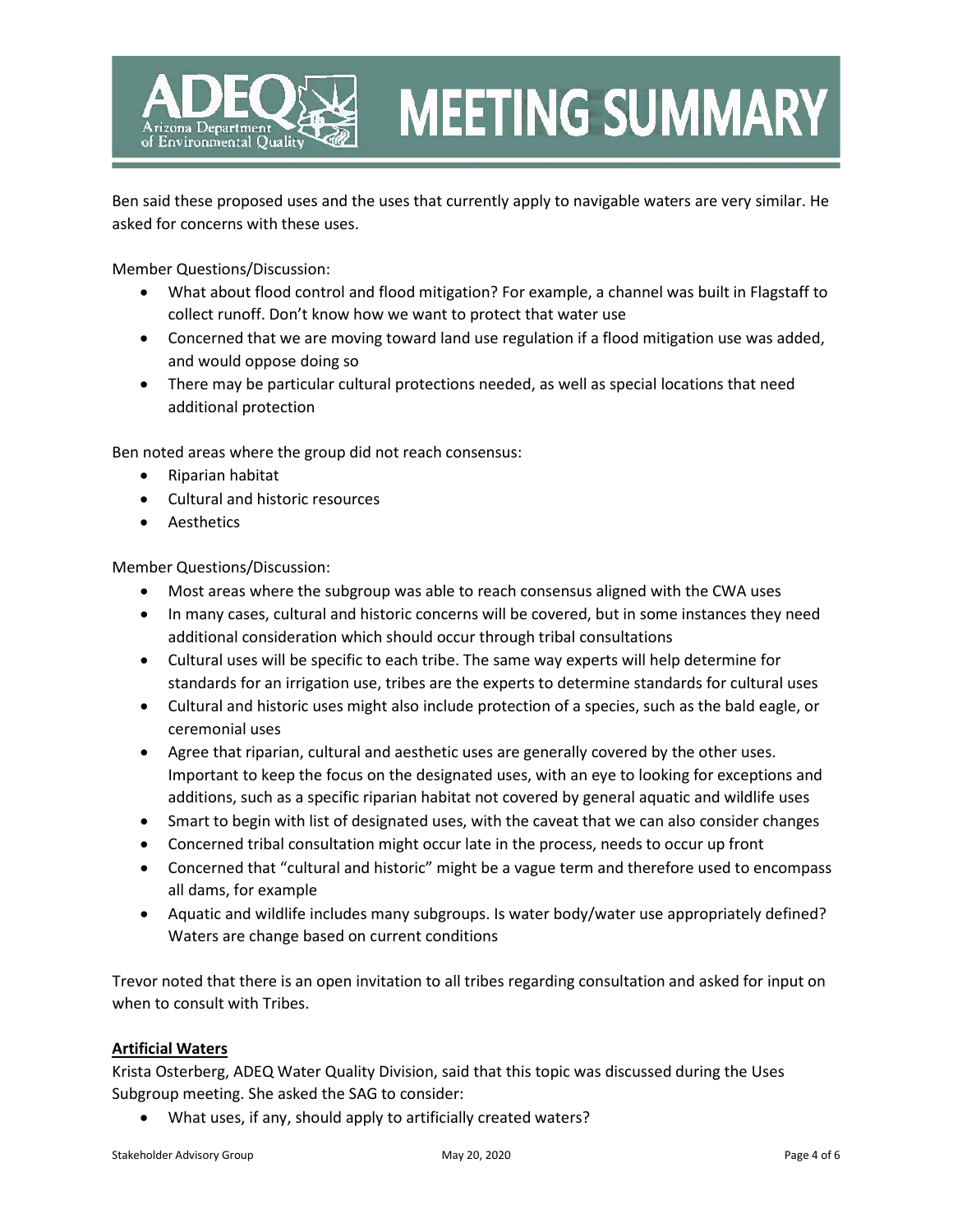- Do those change if a water is located on private land/intended for private use?
- Do you have examples of when certain uses should/should not apply?

Member Questions/Discussion:

- If an artificial water, even on private land, is connected to another water, may need protection
- Stand-alone water on private property might be an exception, though may be a use concern
- Pit lakes and connections to other waters could have far-reaching concerns for the mining industry
- Concern about overreach into land regulation
- Should not regulate water bodies on private lands through this process
- Preference to not regulate private waters, especially where there are connectivity concerns
- Patti Spindler, ADEQ, reported additional subgroup comments:
	- o Privately owned lakes through an HOA, such as Dobson Lake
	- o Ponds used for fish consumption
- What are the threats/risk to private lakes managed by an HOA, or any manmade lake?
- Can't control where migratory birds choose to land
- If a private pond caused a mosquito issue would this be covered through the county regulations?
- Trevor noted canals where prohibited uses occur. This type of complexity will need to be addressed
- HOA lakes are regulated by the HOAs for whatever use they have determined
- Challenge is how regulating by use would apply to private area; however, should consider the connection to another water source that is used by drinking water or other designated uses
	- $\circ$  Krista said that in this example, the private water itself could be considered a point source and protections would be afforded. In this case, if the private water/conveyance was discharging to a CWA jurisdictional water, AZPDES permit could still be required. If discharge was impacting a use under the state program (and not on a CWA jurisdictional water) the state regulatory approach would be trying to protect the use from impacts that might occur
- Seems like there is not a drop of water in Arizona that would not be impacted by this approach
- Protecting bodies of water from receiving water would be problematic for this program
- This would not be overlaying another level of regulation, correct?
	- $\circ$  Krista verified that the goal is to not overlap with CWA, APP, or other existing programs
	- $\circ$  Ben clarified that a permit would not be needed unless there is a threat to the water use. If discover a threat to a use, would need to protect
- Hypothetically, an illegal growing operation would not get permits and could dump into private land/water that flows to a protected water use
	- o Illegal discharges would be subject to enforcement actions

#### **How to apply use to waters? - Topics for Next Meeting**

Ben asked the SAG to consider the following for the next meeting:

• How to assign uses? How do we determine if a use exists?